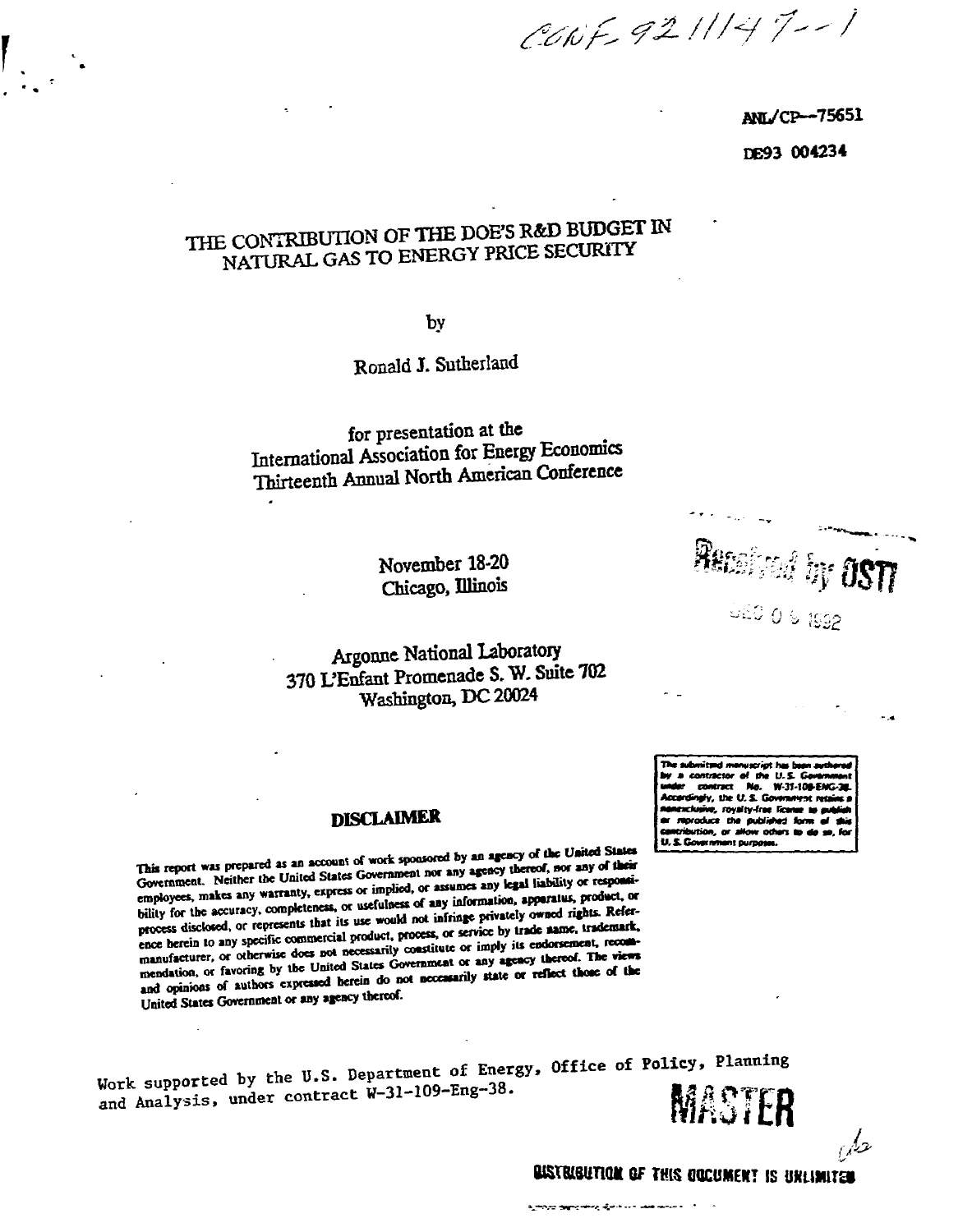Energy security is one of the major goals of national energy policy. The R&D proposal of the natural gas industry asserts that several of the proposed investments would contribute to energy security. This section is a conceptual and preliminary empirical analysis of the potential of natural gas R&D to contribute to energy security.

The National Energy Strategy recognizes that the U.S. economy is vulnerable to world oil price changes. Oil vulnerability has been defined in previous years to reflect the share of oil imported, or, the share of oil imported from OPEC. Supply restrictions from the Middle East have been the precipitating cause of past oil price increases and perhaps the most likely cause of future price increases. Supply restrictions affect the world oil price, which in turn affect the macro performance of the U.S. economy. Energy security refers to the vulnerability of the economy to the effects of energy price shocks. The DOE is currently defining energy security as "Energy security is measured by the expected economic danage the Nation will suffer from energy supply disruptions over a given period of time". This measure of energy security correctly reflects the probability of an oil price shock, its intensity and its expected duration.

This analysis considers only one component of energy security, namely the volatility of energy prices. R&D investments that reduce energy price volatility also contribute to energy security. Reducing energy price volatility would enhance energy security, although other policy targets could also achieve this result The objective of energy price stability includes a stable price of natural gas and electricity, even though each is produced for the most part domestically. Price increases in electricity are not only influenced by fuel prices, but were affected by rising capital costs, particularly of nuclear power plants. The goal of energy stability refers broadly to the total costs of energy services and not merely to a specific fuel.

### Future Price Risks

The insurance provided by natural gas R&D against oil price changes depends on the nature of the price change throughout the NES planning period through the year 2030. Figure 1 depicts some possible future world oil price trends. The base case is a gradual and steady long term increase in the world oil price of, say, 3 percent per year. This trend is not a forecast, but rather a hypothetical base case from which energy price risks can be defined.

One possible deviation from the base case is a long run gradual rising pries. In Fig. 1 such a trend is depicted as a 4 percent annual increase in world oil prices, instead of the 3 percent annual increase in the base case. Gradually rising prices do not necessarily reflect market imperfections. Long run competitive costs of producing oil, or energy in general, may rise over time. Private markets make economically efficient adjustments to gradually increasing input prices, including the price of oil. Ttie DOE R&D strategy need not be designed to mitigate the consequences of such a price increase. Alternatively stated,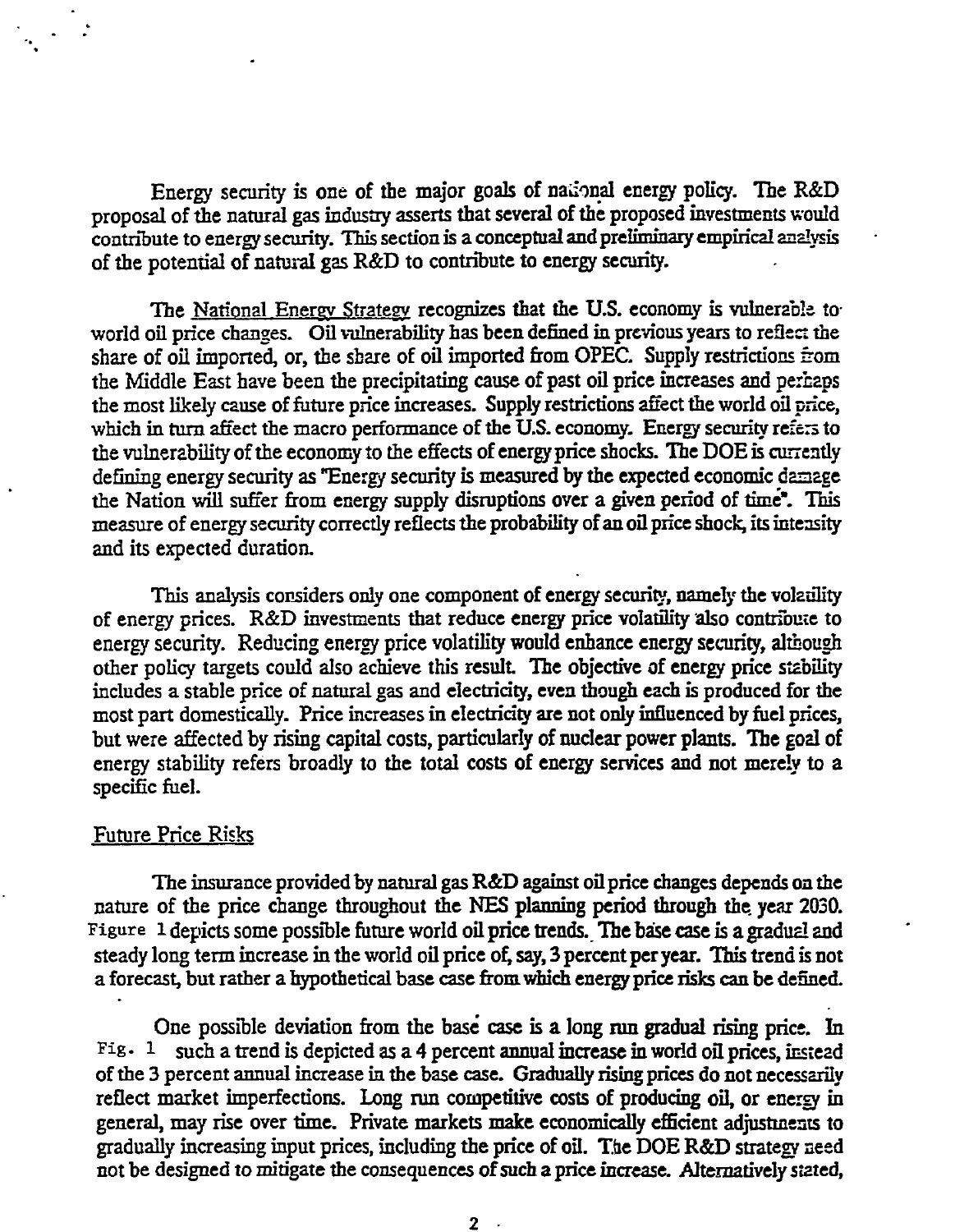Future World Oil Price Scenarios (Alternative Oil Price Risks)



FIGURE 1

Ī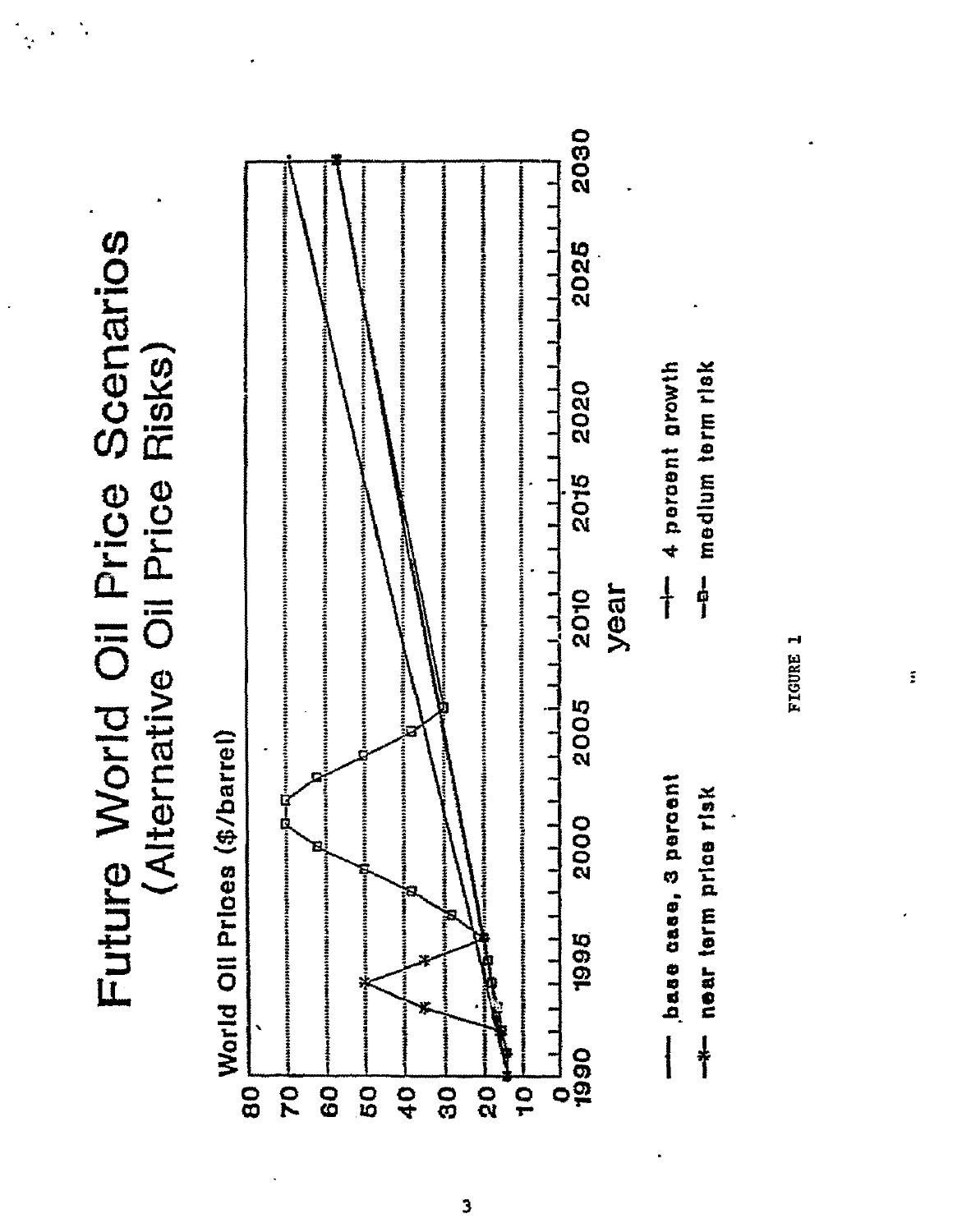decline in oil prices. This scenario is reflected by an assumed increase in oil prices to \$65 by the year 2001, followed by a return to the base case. The SPR is limited in offsetting such price movements and is not designed for this purpose. Energy R&D can be designed to reduce the economic impact of such price movements under the goal of promoting energy security. Some energy R&D investments will not insure against short-term price increases but will provide protection against medium term price increases. Defining the nature of energy price change that is the target of energy  $R&D$  therefore becomes important  $P_{\text{noise}}$ markets do not provide adequate protection against the consequences of short run (2 to 3 year) oil price increases and more medium term (5 to 8) year price increases. DOE R&D strategy, for energy security purposes, can be targeted against such contingencies.

The natural gas R&D that provides insurance against long term oil price increases includes both gas supply research and the development of gas utilization technologies that substitute for oil. This  $R\&D$  does not require a short term payoff, nor does it require economic feasibility at current prices. For instance, gas supply R&D that contributed to an increase in gas reserves at S4/mcf may not be appealing to the gas industry, but would provide protection against long term oil price increases. With an increase in oil prices, several sectors would substitute gas for oil, putting upward pressure on gas prices. The availability of S4 gas would limit the overall energy price increase.

### An Historical Perspective

The historical record of oil and gas prices provides an intuitive understanding of the energy price stability that would have been obtained by switching from oil to gas. As seen in Figure 2 historical oil and gas prices experienced similar trends. The average price of natural gas delivered to consumers was just over \$055 {per mcf) from the middle 1960's through 1971. This price increased continuously through the  $1970's$  and early 1980's, reaching a peak of \$4.67 in 1984. Prices then declined continuously throughout the 1980's (Natural Gas Annual). The refiner acquisition cost of crude oil increased from about S4.00 per barrel in 1973 to a peak of S35 dollars in 1981 and then fell continuously to about S14 per barrel by the end of the 1980's.- The timing of the historical oil and gas price changes match closely, with the increases occurring from 1973 through the early 1980's, followed by price declines. The magnitude of the price changes also matches reasonably well, with the price increases increasing by a factor of about 8 and then decreasing by a factor of about 2.

One implication of these historical trends is that the price risk of oil and gas has been of similar magnitude. A consumer of natural gas would have been subject to about the same price risks as a consumer of oil. Secondly, diversifying from oil to gas, at least historically, would not have significantly reduced overall energy price volatility. These results are sensitive to the unit of measurement of the variables, which is S/barrel and S/mcf of gas. The conclusion follows from the similar magnitude of the historical price movements and their temporal correspondence. That is, using gas instead of oil would have left the consumer vulnerable to price movements of similar size and occurring at a similar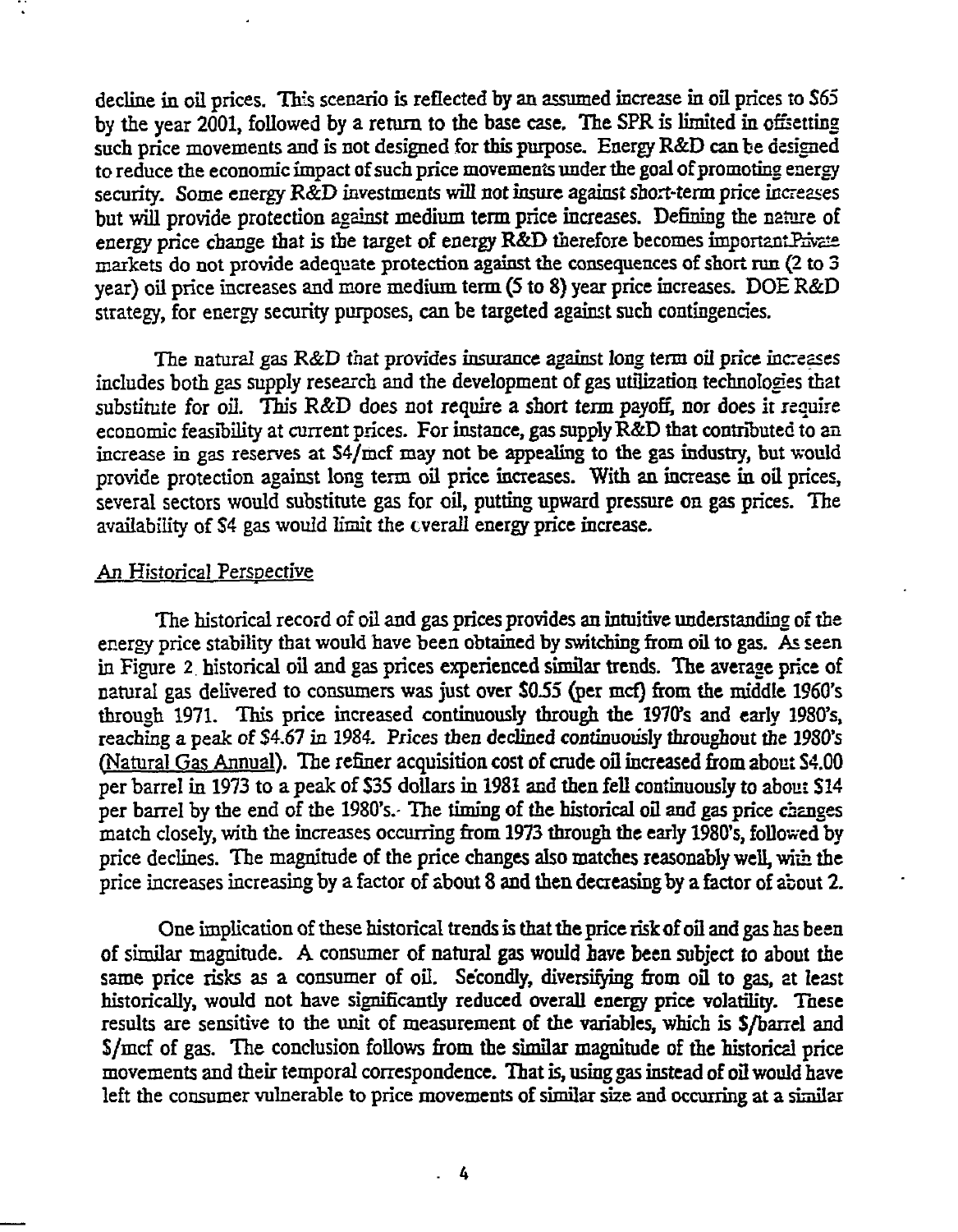## Crude Oil and Natural Gas Prices (1982 \$ per barrel and per mcf)



Source: Annual Energy Review 1990

**FIGURE 2** 

**v**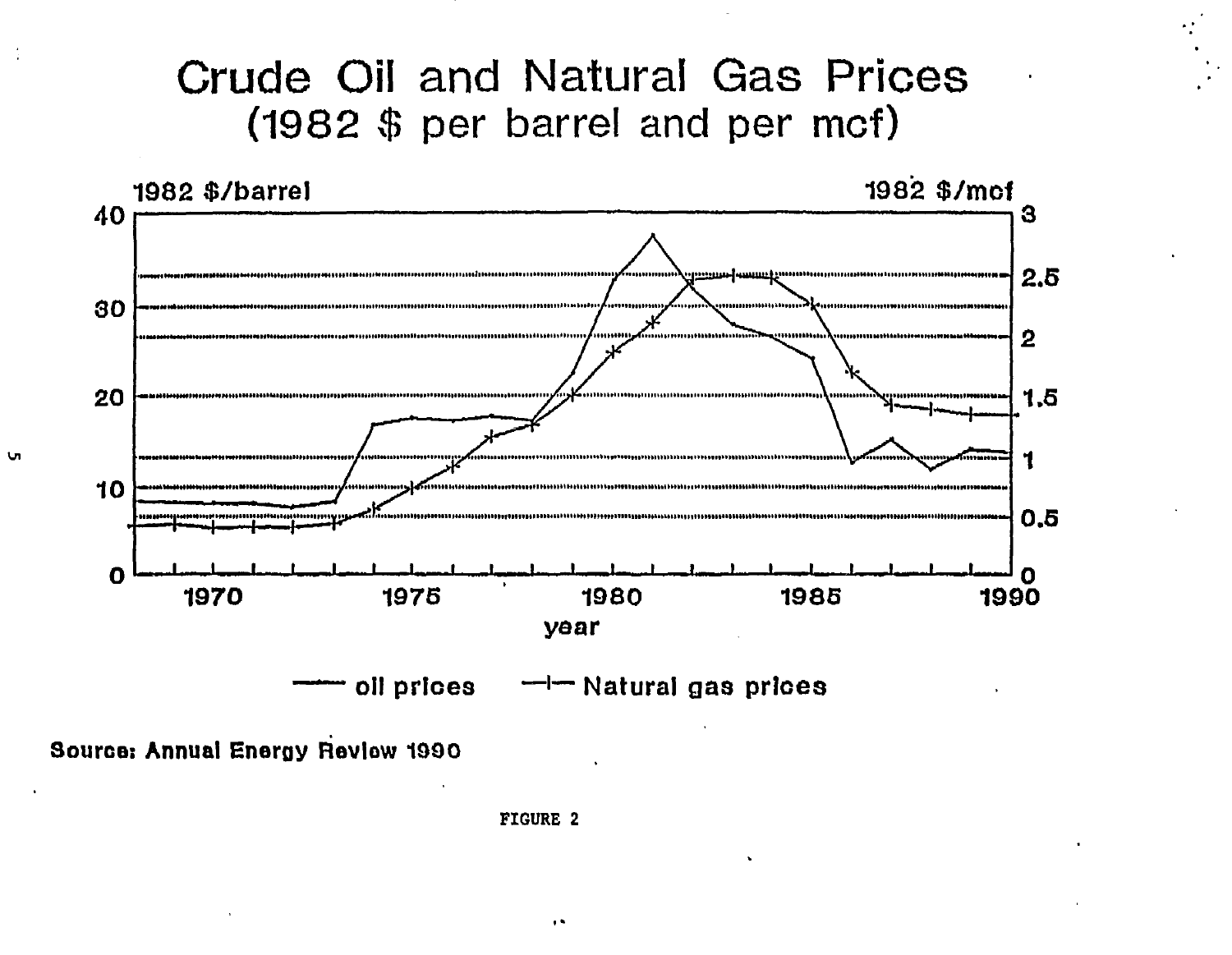time. The purpose of this figure is to convey that simply substituting gas for oil does.not ensure energy price stability.

One question is whether substitution into gas would reduce the vulnerability of the U.S. economy to future oil price movements. Another consideration is whether gas R&D projects could be selected or designed so as to reduce the variability of gas prices and the covariability of gas prices with oil prices. The issue of covariability between oil and gas prices is not with short term price movements, such as quarterly or monthly, but with longer term price changes. For instance, could gas prices remain stable in the event of an oil price shock over a short term (2 to 3 year) period, or a multi year price increase as depicied in Figure 2?

The historical correlation between oil and natural gas prices is explained in terms of causation. Oil prices are determined on a world market In contrast, natural gas prices in the U.S. are determined by domestic supply and demand. A change in the world oil price affects the domestic demand for gas and hence its price. For instance, an increase in world oil prices results in the substitution of gas for oil, primarily in the industrial and electric utility sectors. This increase in the demand for gas causes its price to rise. The extent of the increase in the price of gas depends on its price elasticity of supply. In the short run, the link between gas prices and oil prices depends on. the excess capacity to produce gas at current prices. Over a several year period of rising oil prices, the link between gas and oil prices depends on the marginal cost of discovering and producing gas. These costs are affected by Government R&D. As noted by Hay (1990, p. 19), oil prices are generally considered a predominant variable in influencing the supply and demand for gas.

### A Price Volatility Model

Energy price volatility resulting from natural gas R&D can be estimated from a simple energy price model. Because the analysis is concerned only with oil and gas prices. the appropriate energy price is a weighted sum of these two fuel prices. The price of energy can be expressed in equation form as

(1) Price of Energy =  $w_1$ Price of Oil +  $w_2$ Price of Gas

where  $w_1 + w_2 = 1$  and the weights (w<sub>1</sub> and w<sub>2</sub>) are the share of each fuel in total energy (oil plus gas) consumption. The price and quantity of the fuels are measured in common units, such as Btu. Using 1990 data for the aggregate U. S. economy, oil accounted for 63.4 percent of the total consumption of the two fuels. Equation (2) is estimated as

 $(1')$  \$2.39 = .634 x \$3.05 + .366 x \$1.24,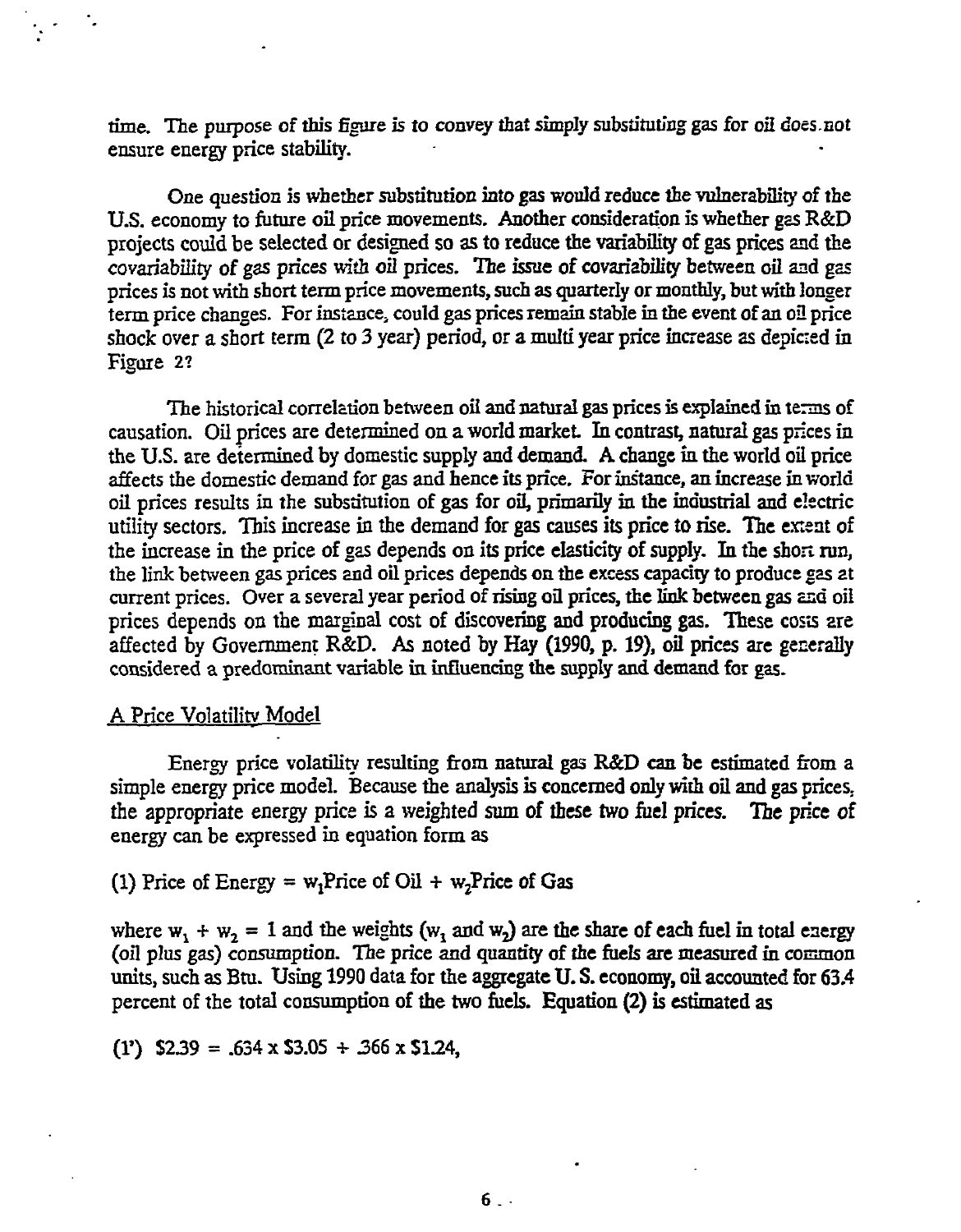which asserts that the average price of energy (oil plus gas) was \$2.17 per million Btu at the wholesale level. $<sup>1</sup>$ </sup>

Fuel prices are viewed as a random variable with a probability distribution, where the variance is a measure of fuel price volatility. Energy price volatility can be measured as the variance of the price of energy. A statistical property of random variables is that the variance of the sum of two random variables is the sum of their variances plus twice their covariance. The variability of energy prices can therefore be expressed as the variance of the sum of the variances of the oil and gas prices plus twice their covariance. Using  $\sigma^2$  as a statistical variance, the equation for energy price variability is written as

(2)  $\sigma^2$  (Price of Energy) =  $w_{1}^{2}\sigma^2$  (Price of Oil) +  $w_{2}^{2}\sigma^2$  (Price of Gas) + 2w<sub>1</sub>w<sub>2</sub> $\sigma_{12}$ 

where the Btu share of oil and gas are denoted by  $w_1$  and  $w_2$ . In this model, energy price volatility is obtained by reducing the variance of the price of energy. The algebraic property of this equation indicates that the variability of the price of energy can be reduced by: (1) changing the share of gas relative to oil, (2) reducing the variability of the price of gas (or oil), and (3) reducing the covariability between oil and gas prices.

The variance of the price of energy is estimated from historical data based on the variance of the price of each fuel, their covariance and the Btu share of each fuel. In 1990, the oil share of aggregate energy consumption was .634 and the gas share was *366.* Fuel price data are in annual 1982 dollars in millions of Btu and the sample period is from 1967 - 1990. The variances of oil and gas prices are estimated as \$2299 and S0.506 respectively. The larger variance of oil prices reflects in part a larger sample mean, which is S3.05/mmBtu compared with S124/mmBtu for natural gas. The estimated covariance between these fuel prices is .9017, which reflects a correlation coefficient of 0.84. The positive covariance indicates that oil and gas prices moved together over the sample period. Substituting these numbers into equation (2) yields the equation

(2') S1.410 = .9241 + .0678 + .4185,

where the terms measure the weight of historical oil price variability, gas price variability. and the covariance between these prices. Unfortunately, the variance does not have a useful intuitive interpretation - it is the expected squared deviation about the mean - but it can be used for comparative purposes.

<sup>&</sup>lt;sup>1</sup> All data were taken from, Energy Information Administration, Annual Energy Review 1989. Washington DC, DOE/EIA-0384(89), May, 1990. The input data and their corresponding page numbers are: refinery acquisition cost, Sl422/barrel, p. 151; nominal wellhead price of gas, \$1.71/mcf, p. 173; natural gas consumption, 18.95 trillion cubic feet, p. 161; petroleum products supplied, 1724 million barrels per day, p. 115; oil has 5.8 million Btu/barrel p. 284; natural gas has 1035 Btu/cubic foot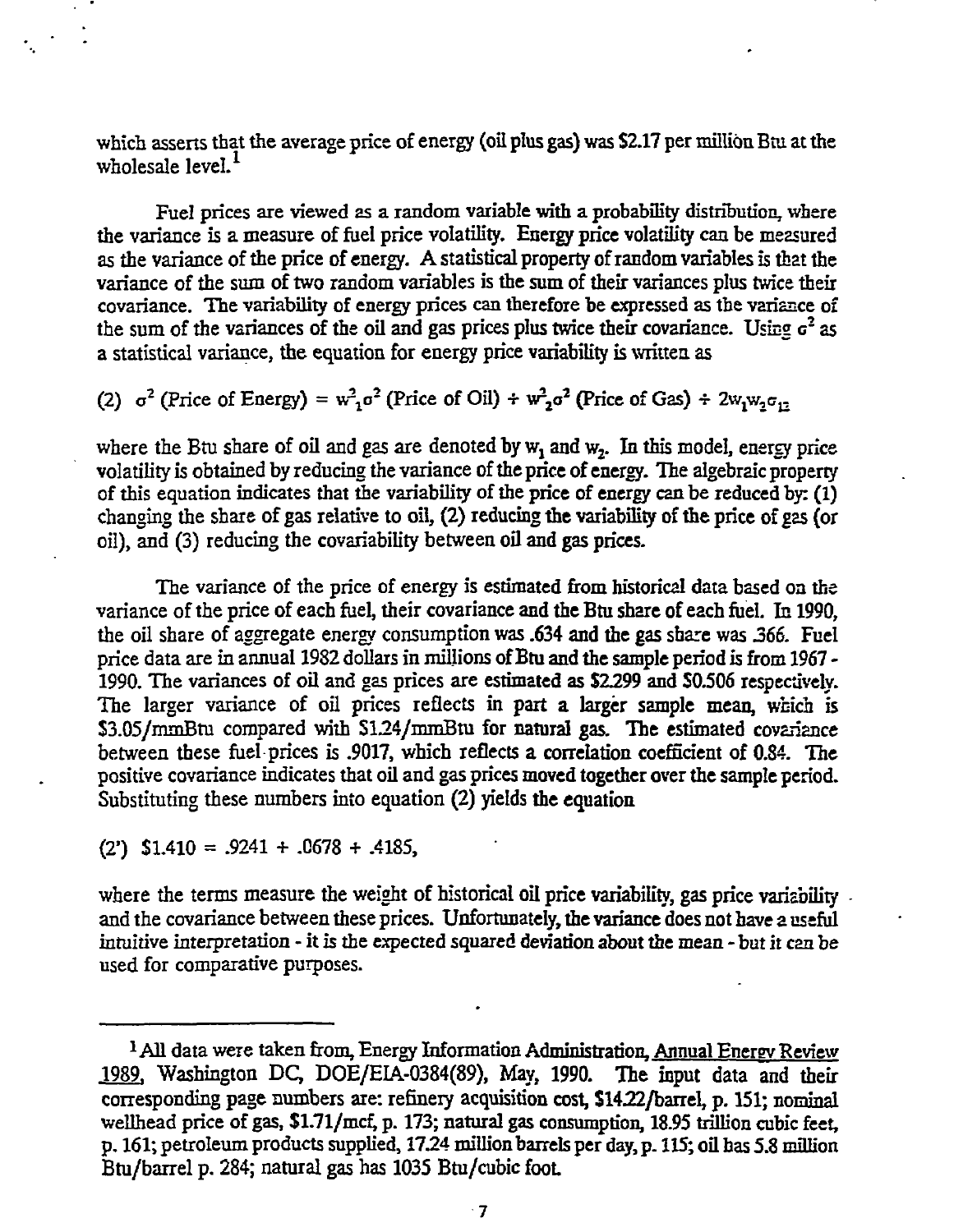The above equation indicates that diversifying from oil to gas would have reduced energy price instability. The variance of the gas term is less than one-tenth the variance of the oil term. A small reduction in the variance of the price of energy indicates a minor improvement in energy price stability and similarly a larger reduction in this variance reflects more of an improvement. Historically, oil price variations have made a larger contribution to aggregate energy price variability than, have gas prices.

Natural gas prices have contributed to energy price changes^npart by being volatile, but primarily by being correlated with oil price increases. The weight of the covariance term (.4185) indicates that the strong positive correlation between oil and gas prices has historically contributed to energy price volatility. In contrast, the variance term of gas prices (.0678) makes a much smaller contribution to energy price instability. An energy security hypothesis suggested by this model is that volatile oil prices affect the transportation and industrial sectors and affect natural gas prices. These prices in turn affect the commercial, residential and electric utility sectors. Oil price risks have a direct but small affect on these sectors, but their main affect is via gas prices.

Equation (2) is used to indicate the effect of R&D investments in natural gas on price volatility. An R&D investment enhances energy price stability by reducing the overall variance of energy prices. Algebraically, this variance is reduced by decreasing any of the terms on the right hand side of the equation. The results of several illustrations are presented in Table  $1 \cdot$  The first illustration is simply the base case estimated with historical data. In the second illustration, we assume that a gas R&D investment leads to the substitution of natural gas for cil. In this case of increased diversification, the share of gas increases so that gas and oil have equal shares in total aggregate energy consumption. In the above equation,  $w_1$  and  $w_2 = .5$ . The variance of energy prices becomes \$1.15 as a result of the gas substitution. An increase in the share of gas (at the expense of oil) reduces overall energy price volatility. This result derives algebraically because gas prices are less risky than oil prices and because oil and gas prices are less than perfectly correlated. The basic concept, which is the heart of portfolio analysis, is that diversification between risky assets can reduce overall portfolio risk.

In the above illustration, an R&D investment is assumed to lead to the substitution of one fuel for another and this diversification reduces overall risk. Investments that have this result are typically technologies that affect end use demand. A different R&D strategy to reduce energy price volatility is to reduce the variance of oil prices or the variance of gas prices or the covariability between them. The price of oil is a world price influenced by world events rather than by the DOE's R&D programs. In contrast, natural gas prices are determined by domestic supply and demand factors and can be affected by an energy R&D strategy. Increases in the supply of natural gas increase its price stability and tend to weaken its link with oil prices. For instance, suppose that an R&D investment resulted in an increase in the amount of feasible gas reserves at current gas prices. (In economic terms, this increase causes the gas supply curve to become more price elastic.) A short or long term oil price increase would result in the substitution of gas for oil and thereby reduce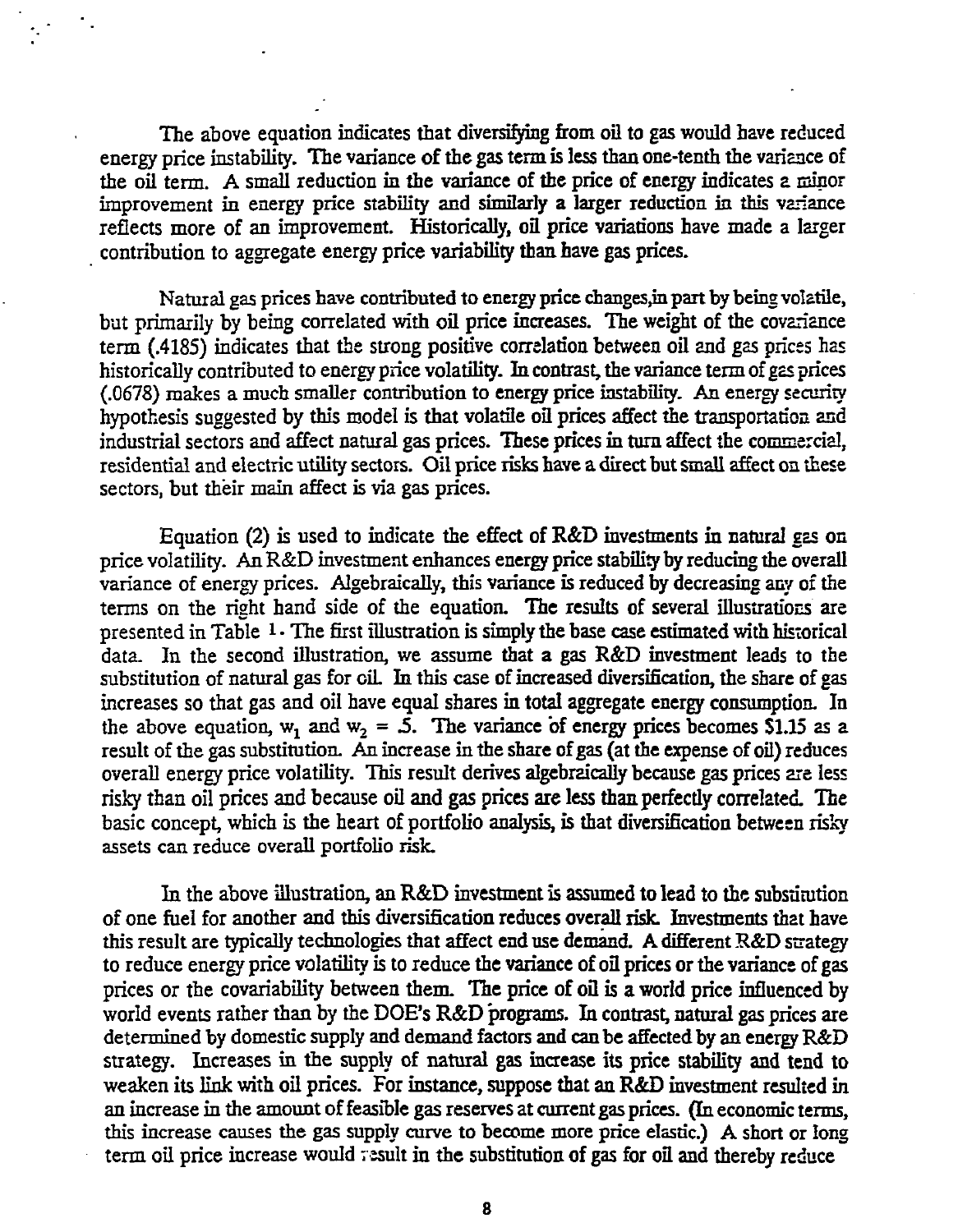### TABLE 1

 $\alpha$ 

 $\mathbf{r}$ 

# **ENERGY PRICE STABILITY**<br>(Illustrations Using Equation (3))

 $\mathbf{r}$ 

| <b>CASE</b><br>NUMBERS | <b>ILLUSTRATIONS</b>                                 | <b>ENERGY</b><br>PRICE RISK | $o2$ OIL<br><b>PRICE</b> | $\sigma^2$ GAS<br><b>PRICE</b> | W.OIL<br><b>SHARE</b>  | Wg GAS<br><b>SHARE</b> | σοg OIL &<br><b>GAS PRICE</b> |
|------------------------|------------------------------------------------------|-----------------------------|--------------------------|--------------------------------|------------------------|------------------------|-------------------------------|
| r                      | <b>Base Case</b>                                     | 1.410                       | 2.299                    | 0.506                          | 0.634                  | .366                   | .9017                         |
| $\overline{2}$         | Increased<br>Diversification                         | 1.152                       | 2.299                    | 0.506                          | 0.50                   | .50                    | .9017                         |
| 3                      | Severed Price Link                                   | 0.992                       | 2.299                    | 0.506                          | 0.634                  | .366                   | 0                             |
| 4                      | Conservation                                         | 0.973                       | 2.299                    | 0.506                          | 0.50                   | .366                   | .9017                         |
| 5                      | Transportation<br>Sector (Base Case)                 | 2.299                       | 2.299                    | $\sim$                         | 1,0                    | --                     | $- -$                         |
| 6                      | Transportation<br><b>Sector</b>                      | 1.780                       | 2,299                    | .0.506                         | 0.8                    | $\ddot{\mathbf{z}}$    | ,9017                         |
| 7                      | Transportation<br>Sector (NGV and<br>severed prices) | 1.492                       | 2,299                    | 0.506                          | 0.8                    | .2                     | $\ddot{\mathbf{0}}$           |
| 8                      | <b>Electricity Sector</b><br>(all)                   | .541                        | 2.299                    | 0.506                          | 0,042                  | .958                   | .9017                         |
| 9                      | <b>Electricity Sector</b><br>(Oil & Gas)             | .834                        | 2,299                    | 0.506                          | $\blacksquare$<br>0,30 | .70                    | .9017                         |
|                        |                                                      |                             |                          |                                |                        |                        |                               |

**vo** 

 $-47 -$ 

 $\ddot{\phantom{a}}$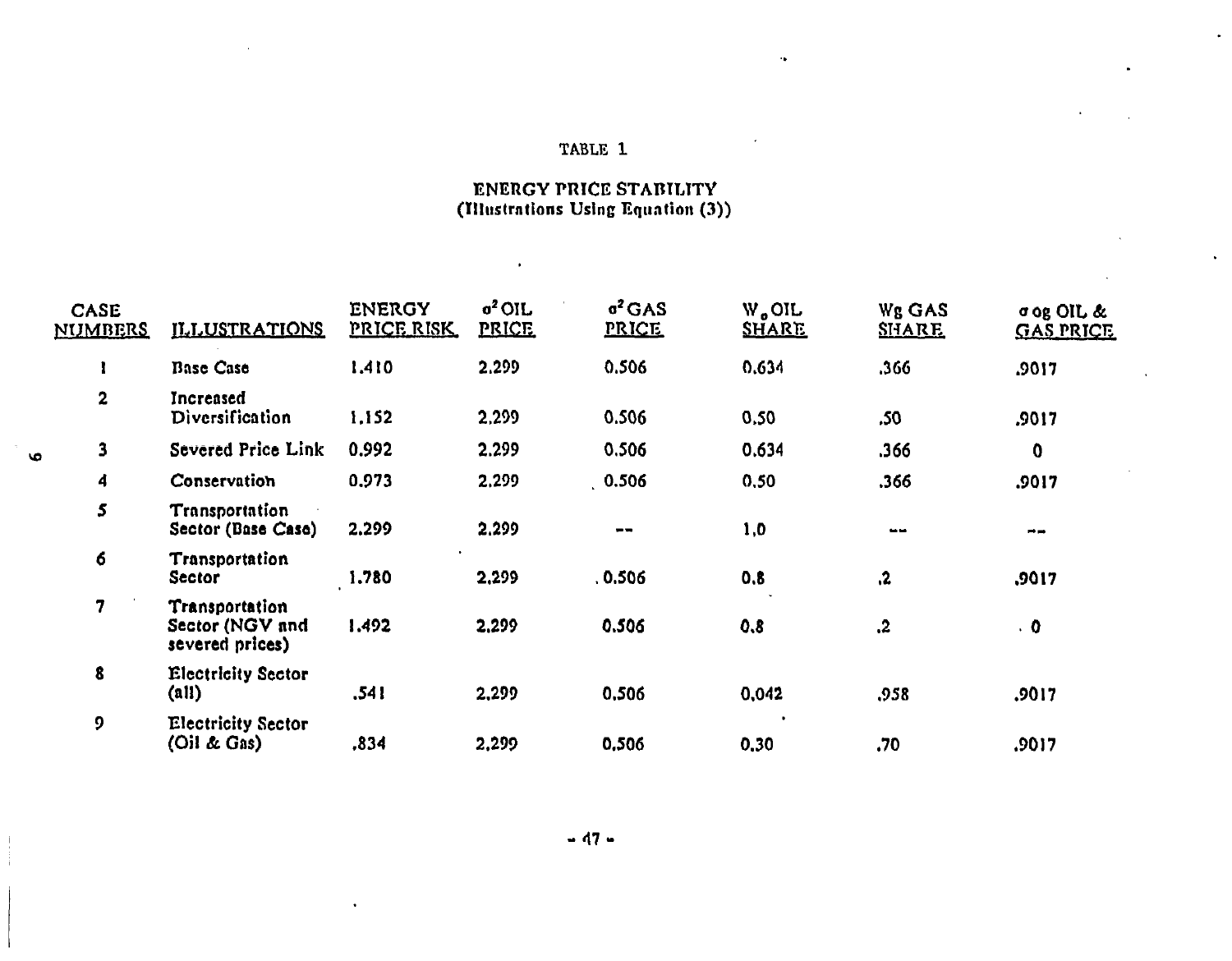overall energy price volatility. With increased gas supplies, this substitution can occur without significant gas price increases, which further reduces energy price volatility.

 $\ddot{\cdot}$ 

The previous illustration (Case 3) indicates the effect of severing the link between oil and gas prices on energy price stability. The input assumptions are like the base case except that the covariance between oil and gas prices is assumed zero. The result is that overall energy price risk decreases to .992, which is almost 30 percent lower than the base case. The practical implication of this result is important. The risks of oil prices can be reduced by substituting a fuel whose price is uncorrelated with oil prices. A strategy of severing the link between gas and oil prices is potentially promising.

A fundamental point in the portfolio analysis of financial assets is that portfolio risk is minimized by investing in assets whose rates of return are not highly correlated. Balanced portfolios typically contain investments with relatively low covariances. The implication of this result with respect to energy price stability is that stability is enhanced if energy prices are not highly correlated.

The energy price variability model is not intended to consider conservation policies, but it yields an implication worth noting. Assume that an oil conservation strategy improved fuel efficiency so that less oil is consumed, but natural gas consumption is unaffected. In this illustration (Case 4), the share of oil decreases from .634 to *5* as a result of the fuel efficiency improvement. The result is a substantial reduction in overall energy price risk. This result will hold in general, because replacing a fuel with a riskless variable will always reduce overall risk.

This result holds only with respect to fuel prices and not the cost of energy services. Conservation is the substitution of capital (or labor) for energy. Capital costs may be risky and increase the overall costs of providing energy. The "rate shock" caused by rapidly escalating capital costs of nuclear and coal plants during **the 1970\*s** is but one example. Conservation investments are frequently highly risky. Conserving energy necessarily reduces risks due to fuel prices, but it does not necessarily reduce energy price variability.

Conservation, as a strategy for achieving energy price stability, is likely to have its greatest potential where energy prices are the most risky. The transportation sector relies almost exclusively on a single fuel that is volatile historically and is also underpriced by the market. The price of oil reflects neither its environmental cost nor energy security cost. In contrast, natural gas has a lower price variance and is environmentally cleaner. Conserving oil reduces energy price risks more than conserving the same amount of natural gas.

These illustrations refer to the aggregate use of the two fuels. However, fuel use is sector specific. The energy price variability equation can also be applied to each sector. The gas industry requests significant funding for research and development of natural gas vehicles. Prior to the commercialization of these vehicles (Case 5), we assume the market share of oil in this sector to be 100 percent ( $w<sub>1</sub> = 1$ ). The variance of transportation energy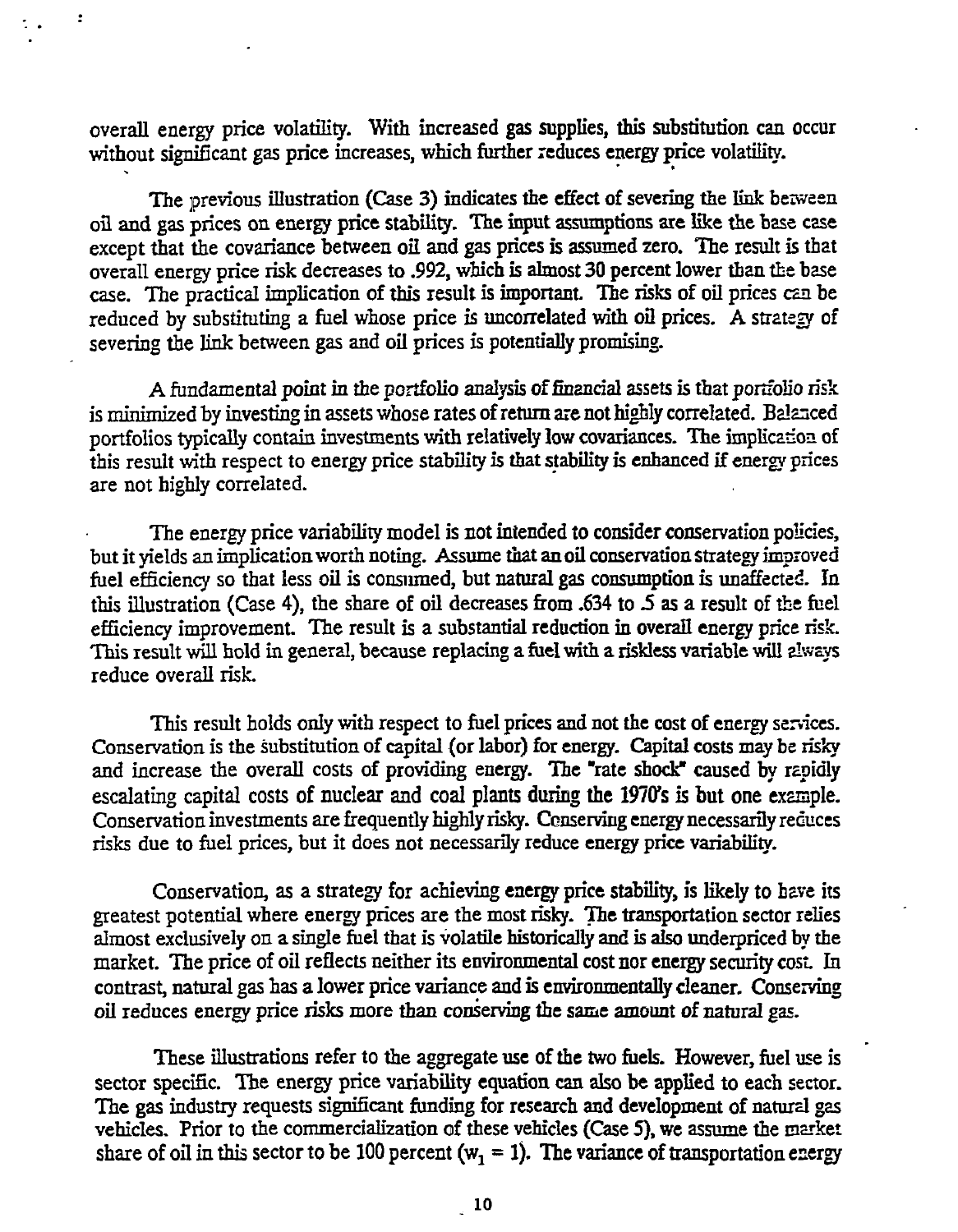prices is estimated to be *\$229%* which is simply the variance of oil prices. If natural gas vehicles were to capture, say, 20 percent of the market (in terms of Btu fuel consumption), the variance of transportation energy prices would decrease from \$2.299 to \$1.78, which represents a reduction of about 23 percent (Case 6). The commercializatioa of an alternatively fueled vehicle could lead to a substantial contribution in reducing energy price risks in the transportation sector.

An alternative diversification would be to substitute a fuel whose price is not correlated with oil prices. Such a fuel could be natural gas if the oil-gas price link were severed. Under this assumption (Case 7), the covariance term in the above equation becomes zero and the variance of transportation energy prices becomes \$1.492, which represents a substantial improvement in energy security. Shifting out of oil yields a major improvement in energy security and shifting into a fuel whose price is uncorrelaied with oil prices yields an additional security benefit.

One implication from these illustrative results is that almost any substantial substitution for oil in the transportation sector is a major improvement in energy price stability. In the first illustration, the substitution was from one high risk fuel to another high risk fuel where the prices are positively correlated. The result is a major contribution to energy price stability. In the second illustration, the substitution is to a fuel whose price is uncorrelated with oil prices. An additional major improvement in energy price stability results from diversifying into a fuel whose price is independent of oil prices.

The link between the price of oil and that of any alternative transportation fuel depends on the supply price elasticity of that fuel. In the event of an oil price shock, the transportation sector would increase the demand for the alternative fuel. If the supply function for this fuel is price elastic, the increase in demand could be met without a price rise. More specifically, if the short run supply curve were price inelastic but the long run supply curve price elastic, the fuel would provide more long run price security than short ran security. Achieving energy price stability in the transportation sector requires first, shifting out of oil and second, shifting in to a fuel that can meet a substantial increase in demand without an increase in price.

In the next illustration (Case 8), the effect of backing out of oil on the stability of electricity prices is considered. The variances of oil and gas prices are the same as used above. In 1990, 1.25 quadrillion of petroleum were used in the U.S. to generate electricity out of a total 2958 quadrillion Btu of fossil fuel equivalent required for total generation. 5 For illustrative purposes, we consider electricity to be generated by two fuels: oil and the composite of all other fuels, where the shares are .042 and .958 respectively. The composite

<sup>&</sup>lt;sup>5</sup>Energy Information Administration, Annual Energy Review, 1990, p. 211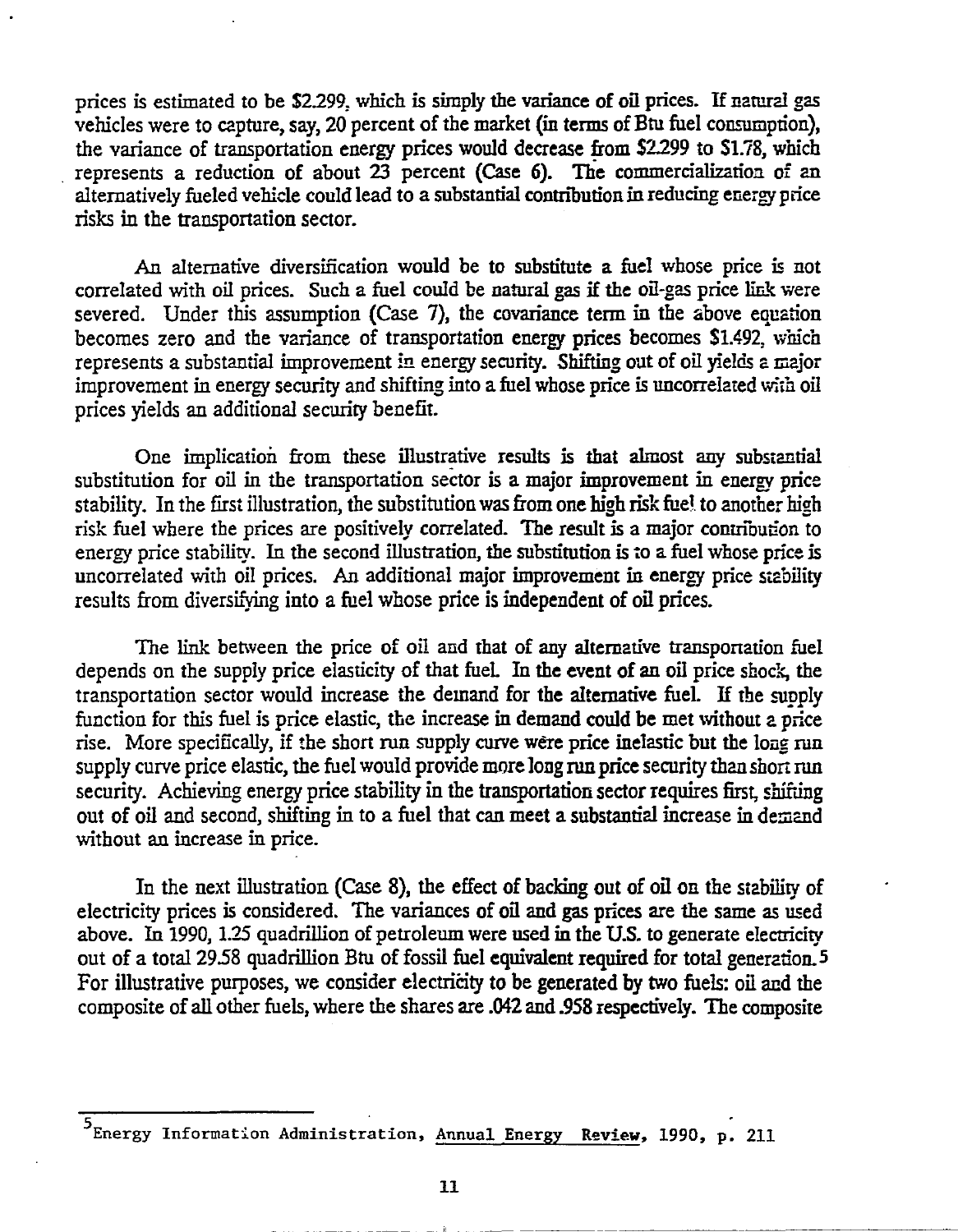fuel is assumed to have less risky prices than oil and let it equal the variance of natural gas prices. The variance of electricity prices equals

 $$0.542 = .042^2 \times 2.299 + .958^2 \times .506 + 2 \times .042 \times .958 \times .9017, \text{ or,}$ 

 $$0.542 = .0041 + .4644 + .0726.$ 

The contribution of the weighted variance of oil prices is .004 out of a total variance of .542.

Oil prices contribute very little to the total volatility of electricity prices. The above equation probably overstates the oil contribution to electricity price volatility. When oil prices increase, some utilities are able to switch fuels and not bear the oil price risk. Fuel switching occurs in dual fuel power plants and in using alternative fuels in different power plants. The actual covariance between oil prices and fuels used to generate electricity is lower than the covariance between oil and gas prices. Nuclear, hydro and coal generate a large share of electricity and these fuels are not highly correlated with oil prices. Considering the negligible contribution of oil to the variance of electricity prices, it follows that displacing oil in this sector would not contribute to energy price security.

If this illustration were changed so that only the energy inputs of natural gas and petroleum in electricity generation were considered, the shares of these two fuels become .70 and .30 respectively. The separate contribution of these fuels to the variance of electricity prices is estimated as the fuel shares squared and multiplied by the variances of gas and oil, which yields .25 and .21 respectively. Gas makes a larger contribution to electricity price variability than does oil, even though its price risk is much less. One implication is that substituting gas for oil in the electricity generation sector will not contribute to energy price stability. Secondly, further backing out of oil will not enhance energy price stability in this sector.

Some R&D investments in natural gas supplies will not have apparent economic value at current fuel prices, but will only be feasible at higher prices. Such investments may not provide insurance against short term oil price spikes, but may provide security against medium or longer term price increases. A longer term oil price increase would result in the investment becoming feasible and thereby producing a substitution from oil to gas. The implication is that some R&D investments may be desirable for their energy security value even though they are not feasible at current prices. This external benefit reduces the risk of a market failure and is reason for consideration of support Government fimding. Estimating the energy security value of an investment requires estimating its effect on energy price variability at alternative fuel prices.

### Conclusions

The energy price volatility model suggests that some of the proposed natural gas programs can contribute to energy price stability. The sector most vulnerable to fuel price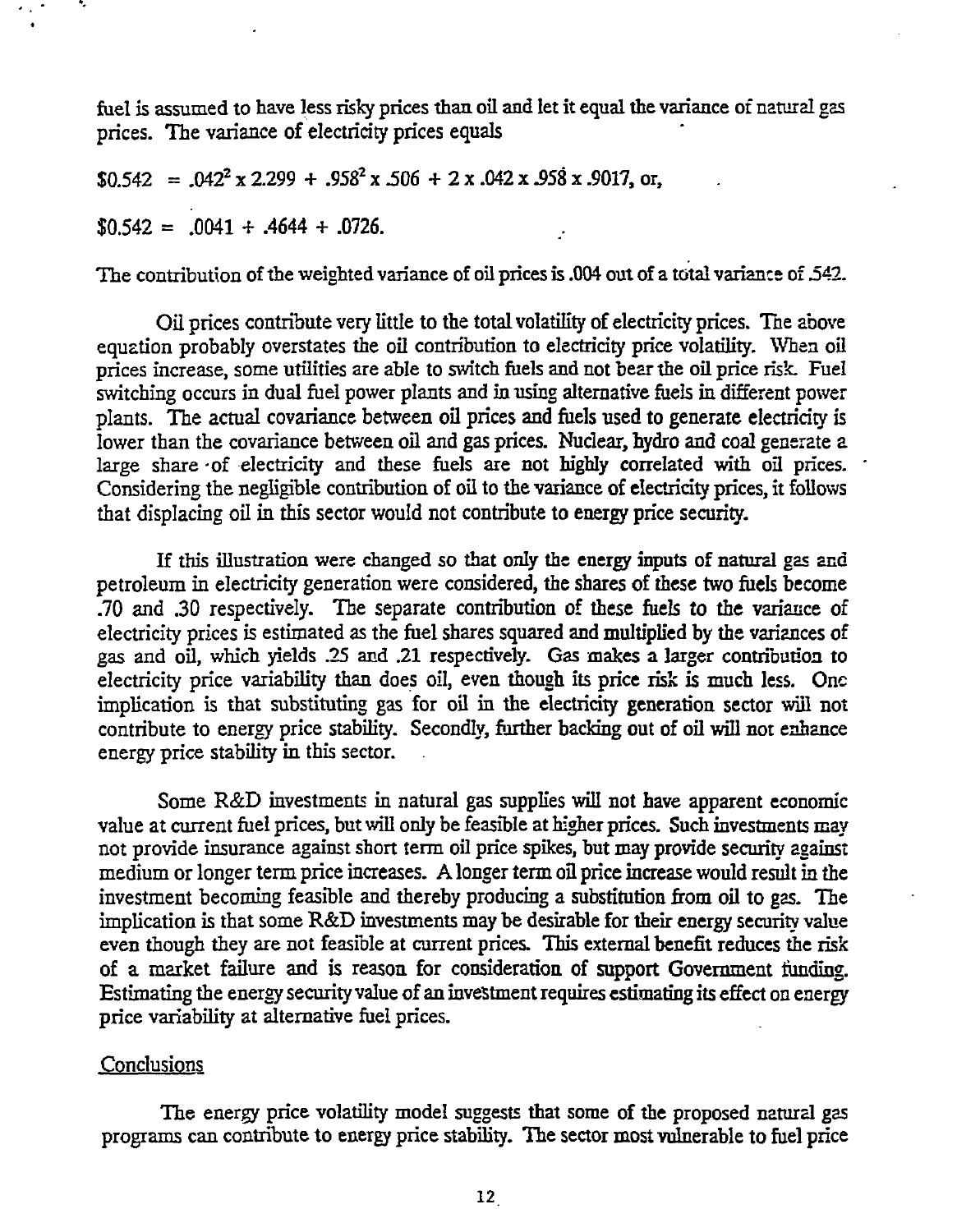variations is, of course, the transportation sector. The most effective strategy to achieve energy price stability is to reduce petroleum consumption in this sector. The natural gas vehicle program is therefore recommended as potentially important and worthy of further consideration. At this point, distinguishing the merits of various subprograms is not feasfole.

This result further supports the conclusion that the DOE's energy R&D portfolio is not efficiently balanced and an increase in oil and gas research should be a high priority (Sutherland, 1989, p. 39). The DOE has responded favorably and has significantly increased its proposed research with the explicit objective of displacing oil in the transportation sector. The enhanced research and development program for energy security, in the NES. proposes major funding increases in this area. To recommend the further increases proposed by the industry, a careful analysis of incremental benefits and costs is required.

The proposed natural gas supply program is intended to enhance the future supply of natural gas. As explained above, enhanced gas supplies can reduce the volatility of gas prices and severe the link between gas and oil prices. The gas supply program is recommended as a potentially important strategy to ensure energy price stability. The importance of this point merits restatement Oil price volatility affects directly the transportation and industrial sectors. The residential, commercial and electric utility sectors are not highly oil dependent (Most oil use in these sectors is concentrated in the Northeast) However, oil prices have affected gas prices and gas is used extensively in the residential, commercial, industrial and electric utility sectors. Energy price stability is enhanced in these sectors by severing the link between oil and gas prices.

The polymer membrane subprogram of the fuel cell program is recommended because this fuel cell technology is designed to be used in transportation vehicles and can displace oil. This program adds to the diversification to the DOE's alternative fuel vehicles program and thereby reducesits overall risk.

The funding of natural gas technologies used to generate electricity is not recommended on grounds of energy price stability. As explained above, substituting gas for oil in this sector does not improve energy price stability. The DOE currently supports a diversified set of these technologies and further diversification is likely to yield negligible benefits. One argument on behalf of natural gas R&D is that the current DOE budget is not efficiently balanced by being weighted to heavily towards electricity generation. This argument should not be used while, at the same time, arguing for Government R&D to develop gas based generating technologies.

End-use gas technologies that substitute for electricity are also not supported here in grounds of energy price stability. Gas technologies that displace oil in the transportation or industrial sectors can contribute to energy price stability. Displacing oil in the residential and commercial sector has lower potential energy price stability benefits.